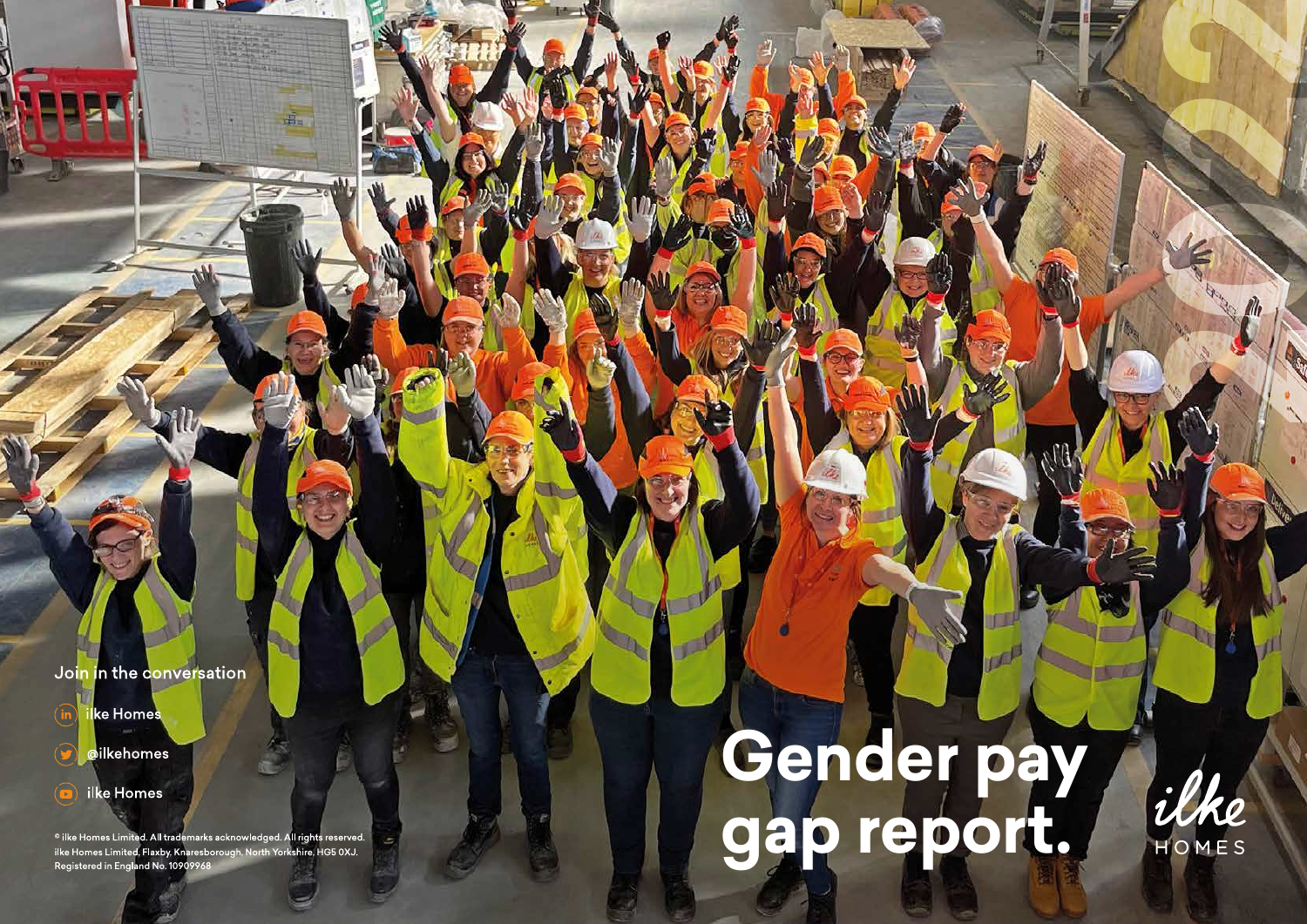## **Introduction.**

ilke Homes was created with the purpose of making great homes possible for everyone. As an innovator and disrupter in the house building sector, our values form the foundation of our business, ensuring we are a Pioneering, Responsible, Proud Community of people.

Diversity is absolutely critical to the innovative nature of our organisation. We believe everyone should have an equal opportunity to be their best, share their talent and develop a rewarding career. Our business reaches across both manufacturing and construction, both historically maledominated, so we still have a lot of work to do in breaking down the preconceptions of our working environment, and will keep pushing an attraction strategy that will engage a wider, more diverse pool of talent.

We are fully committed to supporting gender equality in the workforce; with this in mind we operate a number of flexible working and family friendly policies, career development opportunities accessible for all and a transparent and visible pay and reward policy and structure.



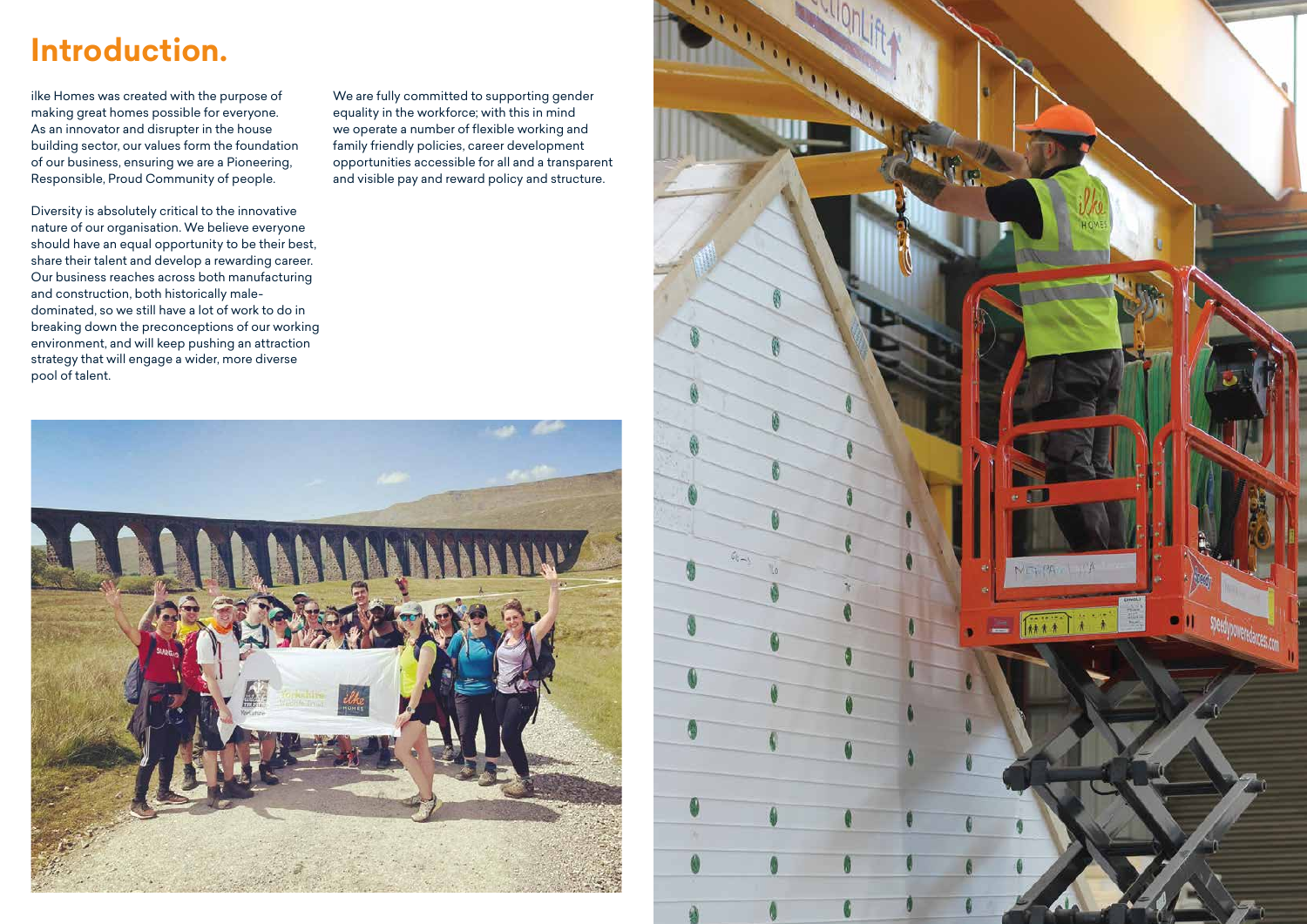#### **Gender pay gap explained.**

Gender Pay Gap Regulations in the UK require employers with greater than 250 employees to report their gender pay gap in line with specific criteria. This report is based on data at April 2020. Gender pay gap is different from 'equal pay'. Equal pay is the difference in pay between men and women who carry out the same or similar jobs or jobs of equal value.

### **What is a gender pay gap?**

Gender pay gap represents the difference in the average hourly earnings of men and women across a business regardless of the role they do. The gap can be impacted by a number of factors, including the number of men and women in all roles throughout the company. As a result of different jobs paying different rates and the number of men and women performing those jobs being variable – a gender pay gap may exist.

#### **Statement.**

ilke Homes is a fast-growing organisation. We have nearly doubled the size of our business in terms of people in the past year, a trend which will continue for the foreseeable future, so our gender split and demographics are also changing rapidly, with a growing number of women joining the organisation in all areas and levels.

The data in this gender pay report reflects the historical nature of the construction and manufacturing industries, and our gender pay gap data reflects the majority percentage of employees in factory team member roles, on fixed salaries.

Based on our strong pipeline of work, recruitment has been top of our agenda for the past 12 months. Attracting a more diverse workforce is essential, not just desirable, and our recruitment and onboarding techniques, processes and overall approach have developed to meet that challenge.



As well as delivering ground-breaking products to revolutionise housing supply, we have a unique opportunity to develop careers for people who would not traditionally consider working in the construction or manufacturing environment. Our strategy remains focused on designing and offering roles that can appeal to a diverse pool of people, including those returning to work after a career break or maternity leave, ex-forces personnel and those with neurodiversity or learning disabilities. We have diversified within our apprenticeship programme, to include roles in production, construction and across our support functions including finance, technology and marketing and continue to grow internship opportunities.

We regularly review and analyse our employee pay to ensure all genders are treated equally when performing the same role. We are therefore confident that we do not have equal pay issues. We will however continue to fight to develop the gender balance within our organisation, with positive action to attract a diverse pool of talent.



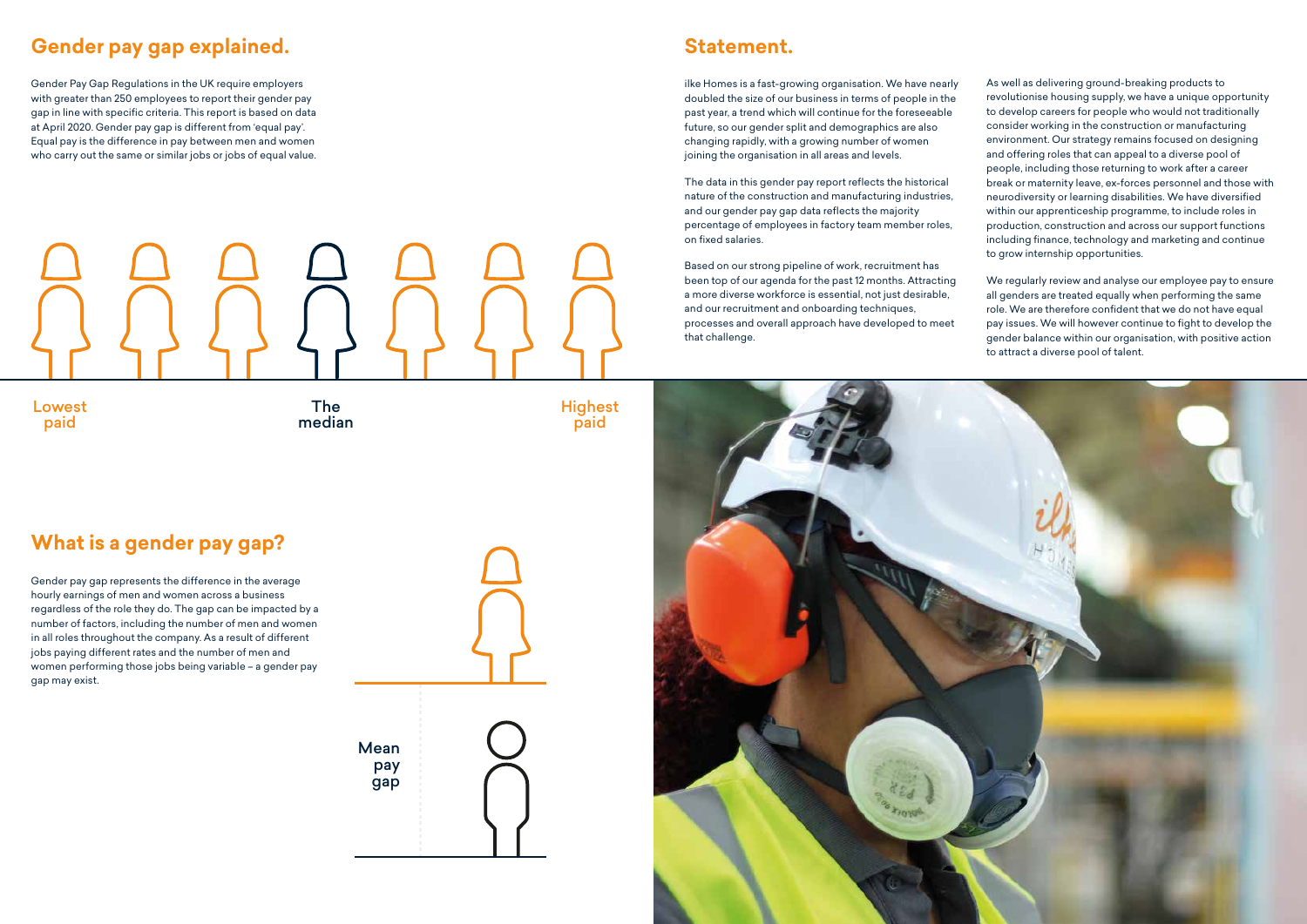

**Mean (average) gender pay gap using hourly pay.**

**Percentage of men and women in each hourly pay quarter (gender split by the 4 quartiles).**

**17.67%** of our employees are female

**82.33%** of our employees are male

> **Median gender pay gap using hourly pay.**









**Total number of employees:**

**464**